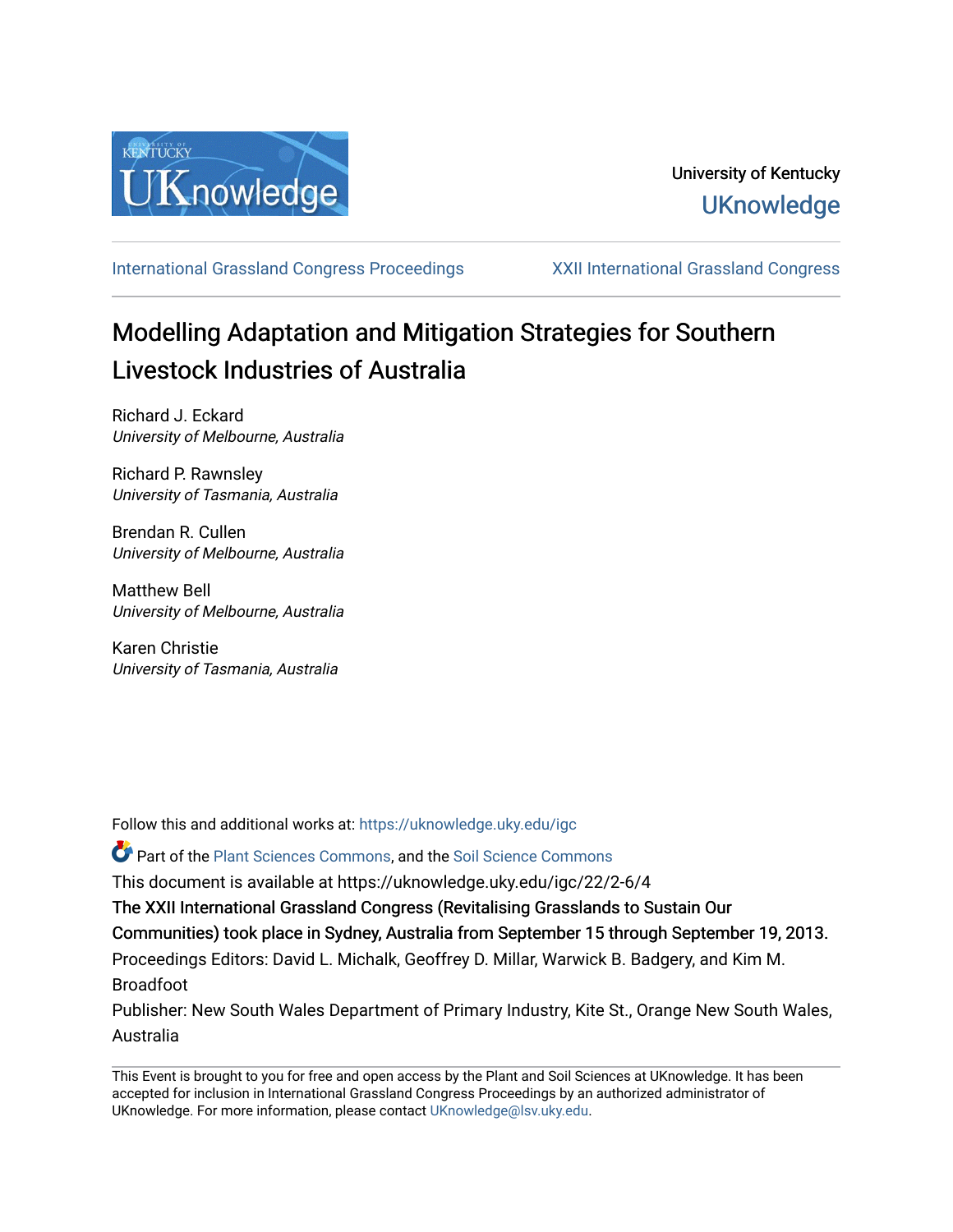## Modelling adaptation and mitigation strategies for southern livestock industries of Australia

*Richard Eckard*<sup>AC</sup>, Richard Rawnsley<sup>B</sup>, Brendan Cullen<sup>A</sup>, Matthew Bell<sup>A</sup> and Karen Christie<sup>B</sup>

<sup>A</sup> The University of Melbourne, Parkville, VIC 2010 Australia

B Tasmanian Institute of Agriculture, University of Tasmania, PO Box 3523, Burnie, TAS 7320, Australia.

<sup>C</sup> Primary industries Climate Challenges Centre, 221 Bouverie St, Parkville, VIC 3010 Australia

Contact email: richard.eckard@unimelb.edu.au

**Keywords:** DairyMod, SGS, methane, nitrous oxide, climate change*.* 

## **Introduction**

Climate change will impact on the Australian grazing industries both through mitigation policies and the impact of warmer temperatures, increased atmospheric  $CO<sub>2</sub>$  and changed rainfall patterns (Cullen *et al.* 2009; Eckard *et al.* 2010). Mechanistic models are useful tools to inform our understanding of the complex interactions between future climates and the soil, plant, animal and management in livestock production systems.

This paper summarises the results of a number of whole farm systems modelling studies investigating likely impacts of climate change, adaptation options and emissions implications for livestock production in southern Australia.

## **Methods**

The results presented were extracted from a sequence of recently published modelling studies by the authors, which included a combination of biophysical modelling, using the DairyMod and SGS (Johnson *et al.* 2008) models, together with static inventory-based models to estimate emissions of methane  $(CH_4)$  and nitrous oxide  $(N_2O)$  (Eckard *et al.*) 2002). Downscaled future climate libraries for 2030 and 2070 were constructed by the methods of Cullen *et al.* (2009) or scaled as per Cullen *et al.* (2012), using either the IPCC A1B or A1FI emsision scenarios, compared with 2000 as a baseline year. These scenarios did not include predictions of extreme events. The sites simulated were located across the medium-high rainfall regions (550+ mm annual average rainfall) of Australia, spanning a climatic range from cool temperate to subtropical.

## **Results**

## *Climate change impacts on pasture growth*

This study modelled the effects of climate change scenarios and elevated  $CO<sub>2</sub>$  in 2030 and 2070 on pasture growth and species composition in climates ranging from cool temperate to subtropical (Cullen *at al.* 2009). Mean annual pasture production at 550 ppm  $CO<sub>2</sub>$  was predicted to be 24– 29% higher than at 380 ppm  $CO<sub>2</sub>$  in C3 pastures in temperate southern Australia, with lower responses in a mixed C3/C4 pasture in a subhumid climate (17%) and in a C4 pasture in more sub-tropical climate (9%). In the subtropical and subhumid climates (temperature increase up to 4.4ºC by 2070 with little change in annual rainfall) the

models predicted increased pasture production and a shift towards C4 dominance. In Mediterranean, temperate and cool temperate climates (temperature increase up to 3.3ºC with annual rainfall reduced by 28%) modelling predicted increased winter and early spring pasture growth rates but a shorter spring growing season. In Mediterranean and temperate climates annual pasture production was predicted to increase by 2030, but decline by up to 19% under an IPCC A1FI emission scenario by 2070. In a cool temperate environment annual production was higher than the historical baseline (1971 – 2000) in all future climate scenarios (A1B and A1FI for 2030 and 2070), but highest in the A1B medium scenario in 2070.

## *Resilience of pasture species*

Downscaling climate projections for site specific modelling raises questions of compounding uncertainty. The reverse approach, using a sensitivity analysis was therefore used to test the resilience of pasture species by location to the incremental changes in climate (Cullen *et al.* 2012). Twentyfive future climate scenarios were developed by scaling the historical climate by increments of 0, 1, 2, 3 and 4<sup>o</sup>C (with corresponding changes to atmospheric  $CO<sub>2</sub>$  concentrations and relative humidity) and rainfall by  $+10$ , 0,  $-10$ ,  $-20$  and –30%. Little change or higher annual pasture production was simulated at all sites with 1ºC warming. In a pasture containing a C4 native grass in a sub-humid climate annual pasture production increased with further warming, while production was stable or declined in pasture types based on C3 species in temperate environments. At all sites winter production was increased under all warming scenarios with summer and autumn growth being most negatively affected. The results indicate that annual pasture production is resistant to average climatic changes of up to 2ºC warming at the sites modelled. The approach used in this study modelling a resilience surface of a species can be used to test the sensitivity of plants to climatic changes and help identify strategies that may increase resilience of agricultural systems to climate change.

## *Plant traits for future climates*

Biophysical models can also assist in identifying key plant traits and pasture species better adapted to anticipated warmer temperatures and lower rainfall. A further study assessed the effect of increasing root depth, heat tolerance